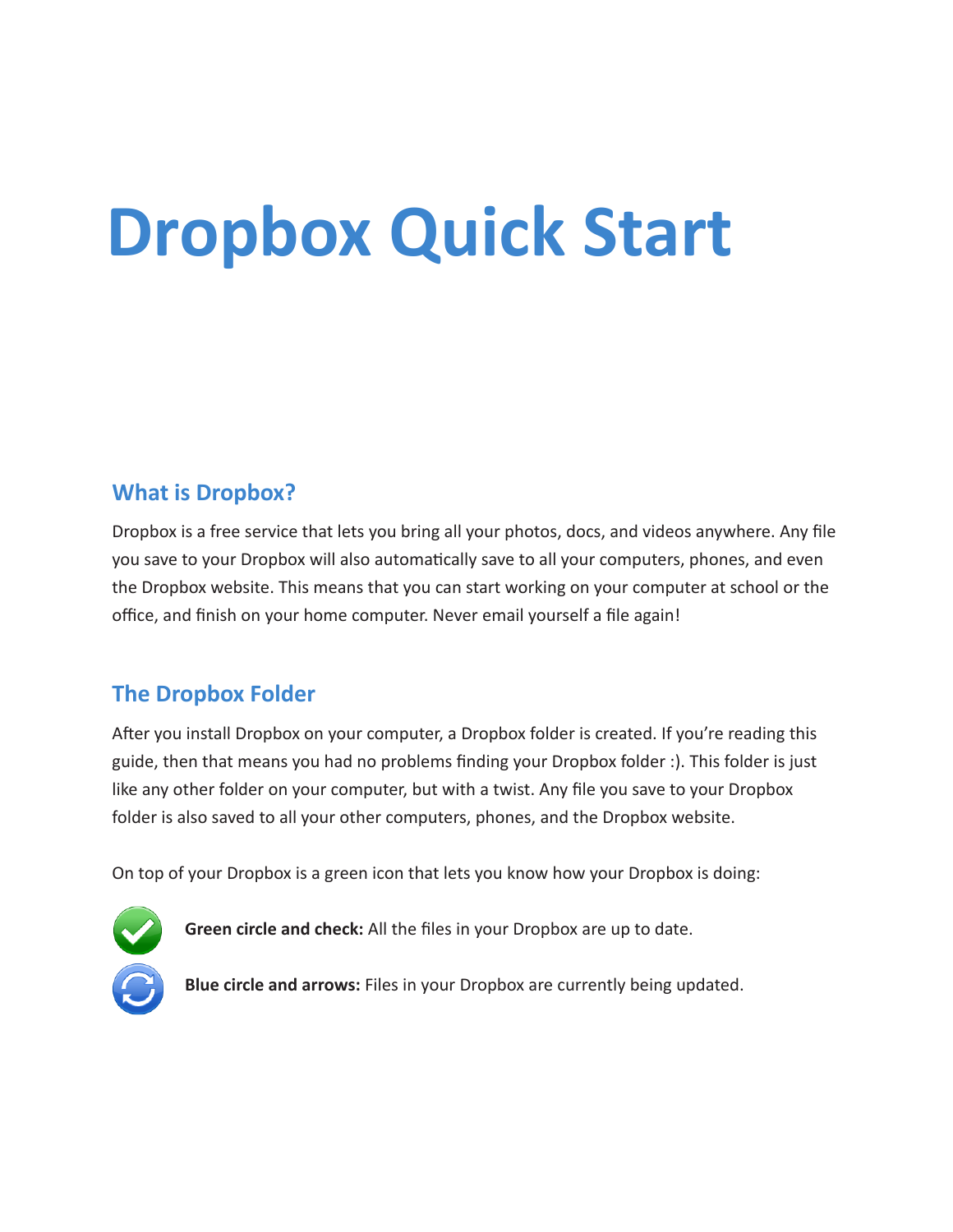## **Adding files to your Dropbox**

**Step 1** Drag and drop a file into your Dropbox folder.

**Step 2** The blue icon means your file's syncing with Dropbox.

**That's it!** The green icon means that your file has finished saving to your other computers and the Dropbox website. Now that your file's in Dropbox, any changes made to it will be automatically detected and updated to your other computers.

# **The Dropbox Right-click/Context Menu**

When you Right-Click (Windows/Linux) or Control-Click (Mac) a file or folder in your Dropbox, you'll see a menu that lets you do a few neat things with Dropbox:

- **• Share a Folder** Invite your friends, family and teammates to a folder in your Dropbox. It'll be as if you saved that folder straight to their computers.
- **• View Previous Versions** View a record of changes made to a file. You can choose to go back to an earlier version of a file if you'd like.
- **• Browse on Dropbox Website...** View a file on the Dropbox website.
- **• Copy Public Link** Generate a link to any file in your Public Folder. You can then send this link to anyone you'd like to view that file.



I'm a .txt

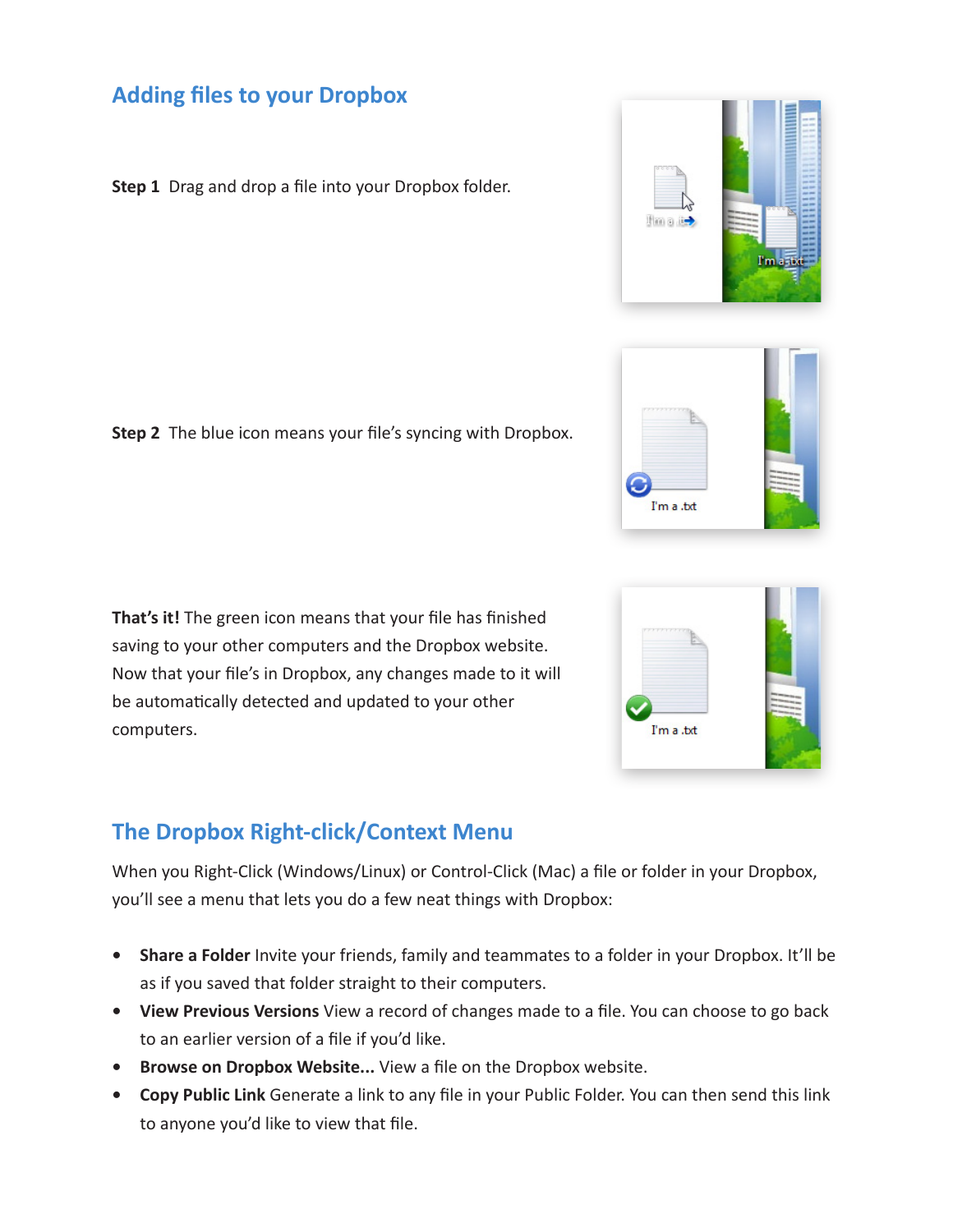## **The Dropbox Tray/Menu bar icon**

The Dropbox tray or menu bar icon is located on the bottom (Windows) or top (Mac/Linux) of your screen, and lets you check the status and settings of your Dropbox. The same green, blue, and red icons that appear on the files and folders in your Dropbox also appear over this icon to let you know the status of your Dropbox.

Right-clicking this icon gives you a few options:

- Open your Dropbox folder, the Dropbox website, or the Dropbox help center.
- See which files were recently changed.
- View an estimate of how long it will take Dropbox to finish updating files.
- Change preferences for your connection, Dropbox folder location, and more.

## **What do I do now?**

Try dragging some photos or docs into your Dropbox. Then visit the Dropbox website at https:// www.dropbox.com. When you log in, your files will be waiting for you! To learn more about Dropbox, take our tour at http://www.dropbox.com/tour or visit the help center at http://www.dropbox.com/help.